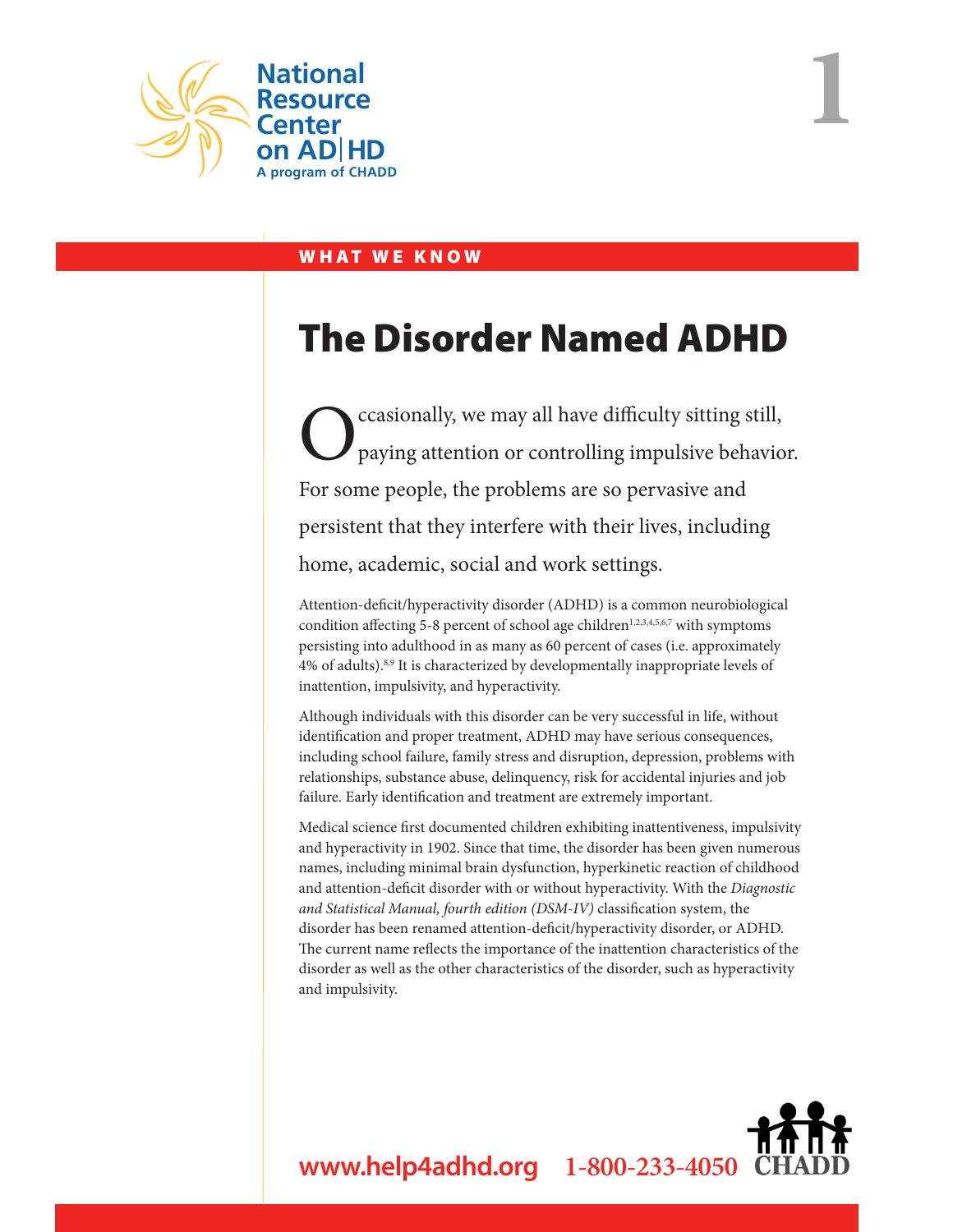## The Symptoms

Typically, ADHD symptoms arise in early childhood, unless associated with some type of brain injury later in life. Some symptoms persist into adulthood and may pose life-long challenges. Although the official diagnostic criteria state that the onset of symptoms must occur before age seven, leading researchers in the field of ADHD argue that criterion should be broadened to include onset anytime during childhood.<sup>10</sup> The symptom-related criteria for the three primary subtypes are adapted from *DSM-IV* and summarized as follows:

 **" Although individuals with this disorder can be very successful in life, without proper identification and proper treatment, ADHD may have serious consequences… "** 

## **ADHD predominantly inattentive type: (ADHD-I)**

• Fails to give close attention to details or makes careless mistakes.

- Has difficulty sustaining attention.
- Does not appear to listen.
- • Struggles to follow through on instructions.
- • Has difficulty with organization.
- • Avoids or dislikes tasks requiring sustained mental effort.
- Loses things.
- • Is easily distracted.
- • Is forgetful in daily activities.

## **ADHD predominantly hyperactive-impulsive type: (ADHD-HI)**

- • Fidgets with hands or feet or squirms in chair.
- Has difficulty remaining seated.
- • Runs about or climbs excessively.
- • Difficulty engaging in activities quietly.
- • Acts as if driven by a motor.
- • Talks excessively.
- • Blurts out answers before questions have been completed.
- • Difficulty waiting or taking turns.
- Interrupts or intrudes upon others.

## **ADHD combined type: (ADHD-C)**

• Individual meets both sets of inattention and hyperactive/impulsive criteria.

Youngsters with ADHD often experience delays in independent functioning and may therefore behave in ways more like younger children.<sup>11</sup> In addition, ADHD frequently co-occurs with other conditions, such as depression, anxiety or learning disabilities. For example, in 1999, NIMH research indicated that two- thirds of children with ADHD have a least one other co-existing condition.12 When co-existing conditions are present, academic and behavioral problems, as well as emotional issues, may be more complex.

Teens with ADHD present a special challenge. During these years, academic and organizational demands increase. In addition, these impulsive youngsters are facing typical adolescent issues: discovering their identity, establishing independence, dealing with peer pressure, exposure to illegal drugs, emerging sexuality, and the challenges of teen driving.

Recently, deficits in executive function have emerged as key factors impacting academic and career success.<sup>13</sup> Simply stated, executive function refers to the "variety of functions within the brain that activate, organize, integrate and manage other functions."14 This permits individuals to appreciate the longer-term consequences of their actions and guide their behavior across time more effectively.15 Critical concerns include deficits in working memory and the ability to plan for the future, as well as maintaining and shifting strategies in the service of long-term goals.

## The Diagnosis

Determining if a child has ADHD is a multifaceted process. Many biological and psychological problems can contribute to symptoms similar to those exhibited by children with ADHD. For example, anxiety, depression and certain types of learning disabilities may cause similar symptoms. In some cases, these other conditions may actually be the primary diagnosis; in others, these conditions may co-exist with ADHD.

There is no single test to diagnose ADHD. Therefore, a comprehensive evaluation is necessary to establish a diagnosis, rule out other causes and determine the presence or absence of co-existing conditions. Such an evaluation requires time and effort and should include a careful history and a clinical assessment of the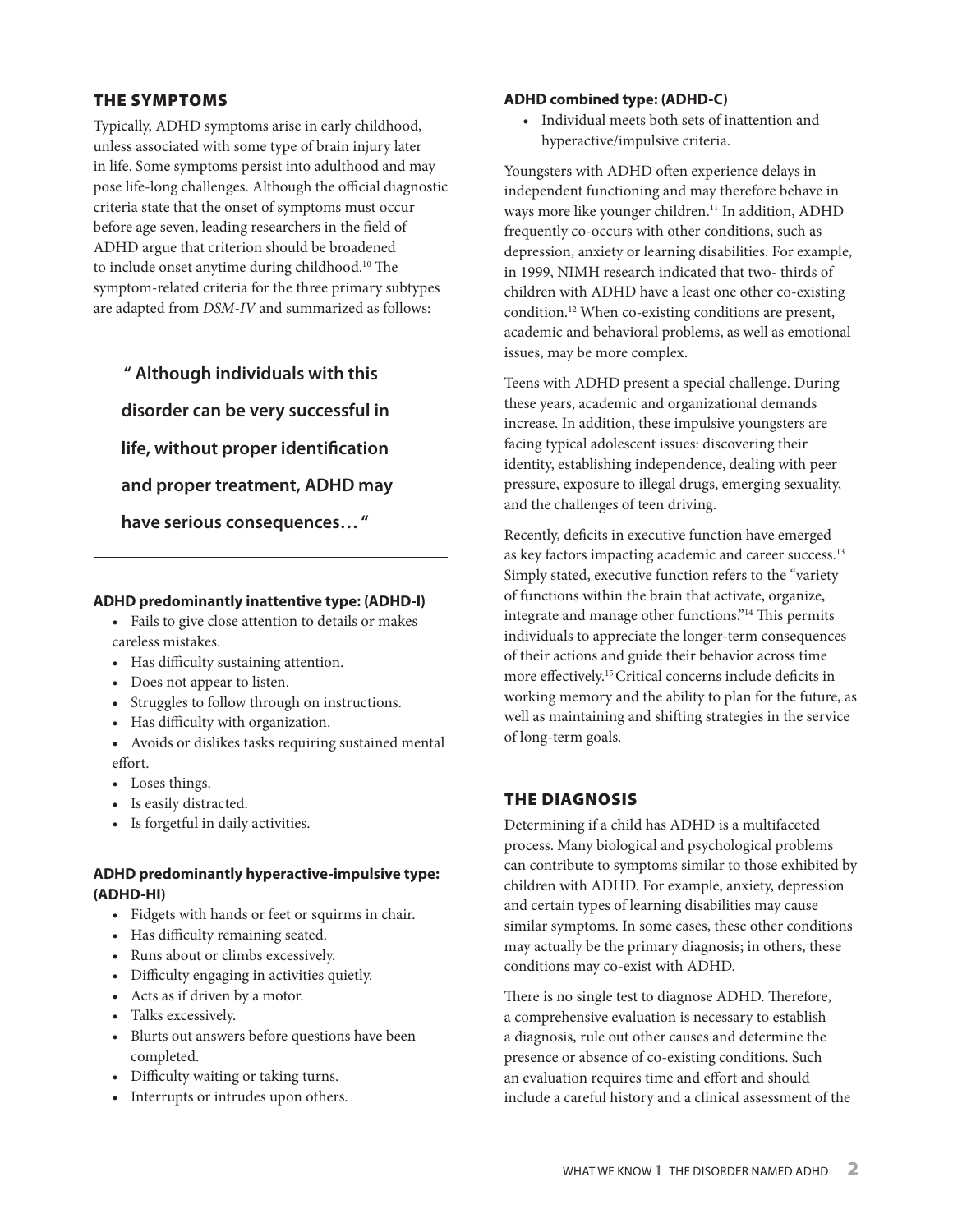individual's academic, social, and emotional functioning and developmental level. A careful history should be taken from the parents and teachers, as well as the child, when appropriate. Checklists for rating ADHD symptoms and ruling out other disabilities are often used by clinicians; these age-normed instruments help to ensure that the symptoms are extreme for the child's developmental level.

There are several types of professionals who can diagnose ADHD, including school psychologists, clinical psychologists, clinical social workers, nurse practitioners, neurologists, psychiatrists and pediatricians. Regardless of who does the evaluation, the use of the *Diagnostic and Statistical Manual IV* diagnostic criteria for ADHD is necessary. A medical exam by a physician is important and should include a thorough physical examination, including assessment of hearing and vision, to rule out other medical problems that may be causing symptoms similar to ADHD. In rare cases, persons with ADHD

**"Research clearly indicates that ADHD tends to run in families and that the patterns of transmission are to a large extent genetic."** 

also may have a thyroid dysfunction. Only medical doctors can prescribe medication if it is needed. Diagnosing ADHD in an adult requires an evaluation of the history of childhood problems in behavior and academic domains, as well as examination of current symptoms and coping strategies. For more information, read *What We Know* #9, "Diagnosis of ADHD in Adults."

## The Causes

Multiple studies have been conducted to discover the cause of the disorder. Research clearly indicates that ADHD tends to run in families and that the patterns of transmission are to a large extent genetic.<sup>16,17</sup> More than 20 genetic studies, in fact, have shown evidence that ADHD is strongly inherited. Yet ADHD is a complex disorder, which is undoubtedly the result of multiple interacting genes. Other causal factors (such as low birth weight, prenatal maternal smoking, and additional prenatal problems) may contribute to other cases of

ADHD.18,19,20,21 Problems in parenting or parenting styles may make ADHD better or worse, but these do not cause the disorder. ADHD is clearly a brain-based disorder. Currently research is underway to better define the areas and pathways that are involved.

## Prognosis and Long-term Outcomes

Children with ADHD are at risk for potentially serious problems in adolescence: academic underachievement and school failure, problems in social relations, risk for antisocial behavior patterns, teen pregnancy, and adverse driving consequences.<sup>22</sup> As noted above, ADHD persists from childhood to adolescence in the vast majority of cases, although the symptom area of motor activity tends to diminish with time. Furthermore, up to two-thirds of children with ADHD continue to experience significant symptoms in adulthood. Yet many adults with ADHD learn coping strategies and compensate quite well.<sup>23,24</sup> A key to good outcome is early identification and treatment.

### Multimodal Treatment

ADHD in children often requires a comprehensive approach to treatment called "*multimodal*" and includes:

- • Parent and child education about diagnosis and treatment
- • Behavior management techniques
- Medication
- • School programming and supports

Treatment should be tailored to the unique needs of each child and family. Research from the landmark NIMH Multimodal Treatment Study of ADHD is very encouraging.25 Children who received carefully monitored medication, alone or in combination with behavioral treatment, showed significant improvement in their behavior at home and school plus better relationships with their classmates and family than did children receiving lower quality care.

Psychostimulants are the most widely used class of medication for the management of ADHD related symptoms. Approximately 70 to 80 percent of children with ADHD respond positively to psychostimulant medications.26 Significant academic improvement is shown by students who take these medications*: increases in* attention and concentration, compliance and effort on tasks, as well as amount and accuracy of schoolwork, plus *decreased* activity levels, impulsivity, negative behaviors in social interactions and physical and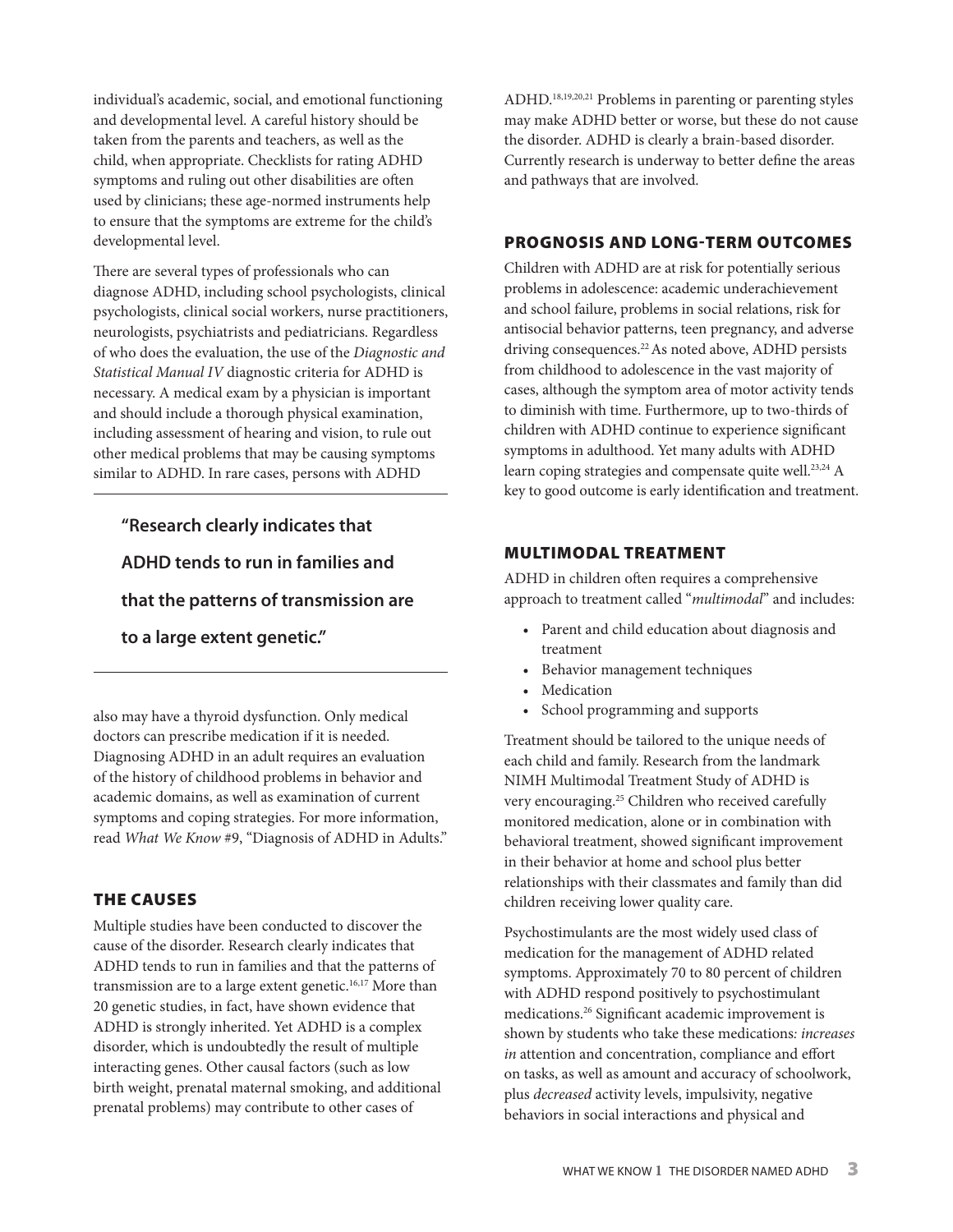verbal hostility.27,28 A new, nonstimulant medication atomoxetine--appears to have similar effects as the stimulants.

Other medications that may decrease impulsivity, hyperactivity and aggression include some antidepressants and antihypertensives. However, each family must weigh the pros and cons of taking medication (see *What We Know #3*, "Managing Medication for Children and Adolescents with ADHD").

Behavioral interventions are also a major component of treatment for children who have ADHD. Important strategies include being consistent and using positive reinforcement, and teaching problem-solving, communication, and self-advocacy skills. Children, especially teenagers, should be actively involved as respected members of the school planning and treatment teams (see *What We Know #7*, "Psychosocial Treatment for Children and Adolescents with ADHD").

School success may require a variety of classroom accommodations and behavioral interventions. Most children with ADHD can be taught in the regular classroom with minor adjustments to the environment. Some children may require special education services if an educational need is indicated. These services may be provided within the regular education classroom or may require a special placement outside of the regular classroom that meets the child's unique learning needs (see *What We Know #4* "Educational Rights for Children with ADHD").

Adults with ADHD may benefit from learning to structure their environment. In addition, medications effective for childhood ADHD are also helpful for adults who have ADHD. While little research has been done on interventions for adults, diagnosis and treatment are still important.

#### **SUMMARY**

Although the symptoms of ADHD—inattention, impulsivity and hyperactivity—are present to some extent in most children, when these symptoms are developmentally extreme, pervasive and persistent a diagnosis of ADHD is warranted. This diagnostic category is associated with significant impairment in family relations, peer interactions, school achievement, and risk for accidental injury, which are domains of crucial importance for healthy and successful development. Because ADHD can become a lifelong

disorder, careful diagnosis and treatment are essential. CHADD is seeking out solutions that will lead to improved quality of life for children, adolescents and adults.

### Suggested reading

Barkley, R. (1998). *Attention Deficit Hyperactivity Disorders*: *A Handbook for Diagnosis and Treatment*. New York: Guilford Press.

Brown, T.E. (2000). *Attention-deficit Disorders and Comorbidities in Children, Adolescents, and Adults.* Washington, D.C.: American Psychiatric Press, Inc.

Dendy, C.A.Z and Ziegler, Alex. (2003). *A Bird's-Eye View of Life with ADD and ADHD: Advice from Young Survivors*. Cedar Bluff, AL: Cherish the Children York, NY: The Guilford Press.

Goldstein, S. (1998). *Managing Attention Deficit Hyperactivity Disorder in Children: A Guide for Practitioners*. New York, NY: John Wiley & Sons.

Hallowell, E.M. and Ratey, J.J. (1995). *Driven to Distraction: Recognizing and Coping with Attention Deficit Disorder from Childhood through Adulthood*. New York: Simon & Schuster.

Ingersoll, Barbara D. (1995). *Distant Drums, Different Drummers: A Guide for Young People with ADHD*. Germantown, MD: Cape Publications.

Jensen, P.S. and Cooper, J.R., editors. (2002) *Attention Deficit Hyperactivity Disorder: State of Science—Best Practices*. Kingston, NJ: Civic Research Institute.

Jensen, P. (2004) *Making the System Work for Your Child with ADHD: An Expert Parent's Guide to Getting the Best Care.* New York, NY: Guilford Press.

Jones, Clare. (2003) *Practical Suggestions for ADHD*. East Moline, IL: LinguiSystems Publications.

Nadeau, Kathleen G. and Quinn, Patricia O., editors. (2002) *Understanding Women with AD/HD*. Silver Spring, MD: Advantage Books.

Nadeau, Kathleen G.; Littman, Ellen B.; and Quinn, Patricia O. (1999) *Understanding Girls With AD/HD.* Silver Spring, MD: Advantage Books.

Parker, H.C. (2002). *Problem Solver Guide for Students with ADHD: Ready-to-Use Interventions for Elementary and Secondary Students with Attention Deficit Hyperactivity Disorder.* Plantation, FL: Impact Publications.

Rief, S. (2003). *The AD/HD Book of Lists.* San Francisco, CA: Jossey-Bass.

Robin, A.L. (1998). *ADHD in Adolescents: Diagnosis and Treatment*. New York, NY: The Guilford Press.

Solden, Sari. (1995). *Women with Attention Deficit Disorder: Embracing disorganization at Home and in the Workplace*. Grass Valley, CA: Underwood Books.

Weiss, Lynn. (1997). *Attention Deficit Disorder in Adults: Practical Help and Understanding*. Lanham, MD: Taylor Trade Publishing.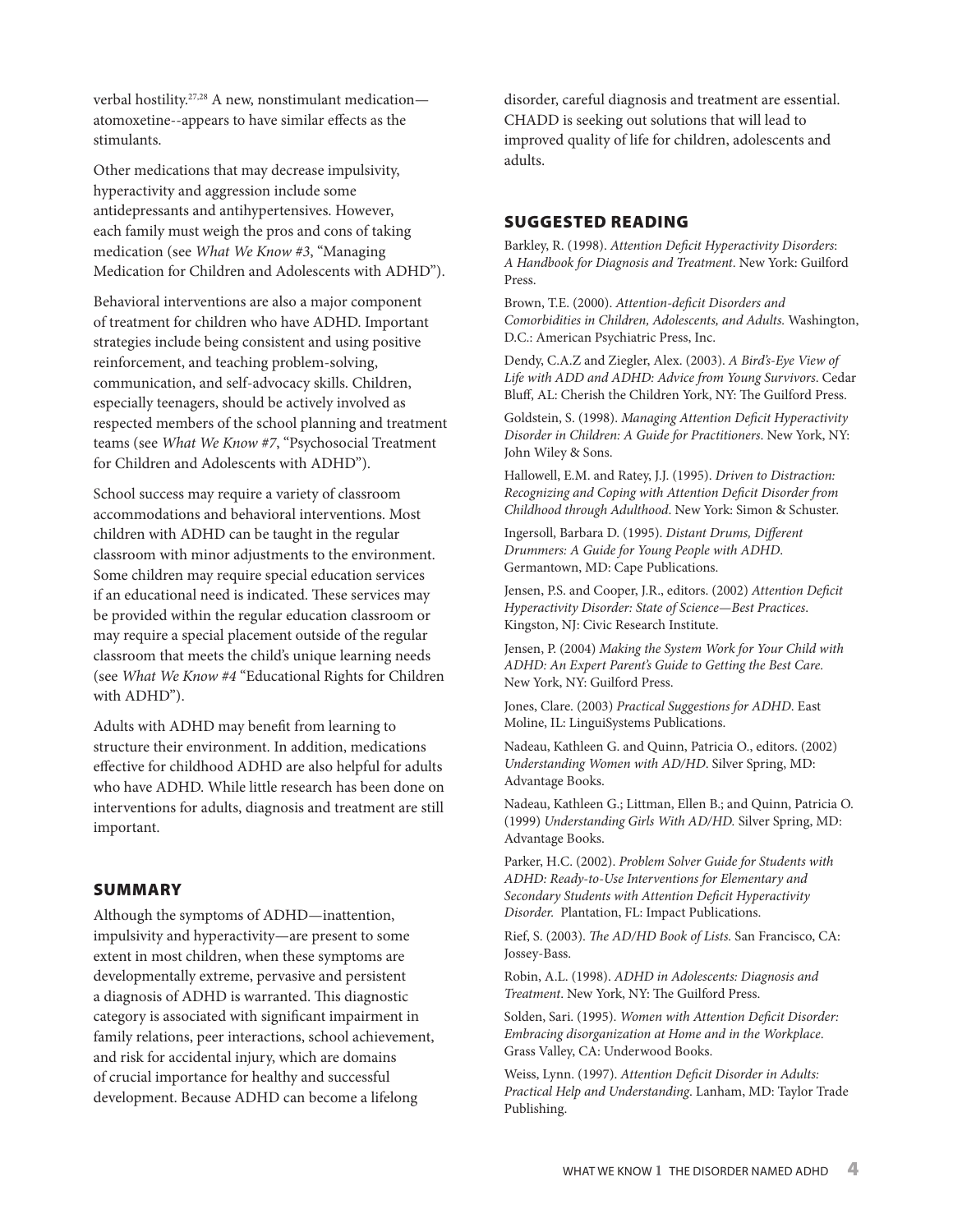Wilens, Timothy (1999). *Straight Talk about Psychiatric Medications for Kids.* New York, NY: Guilford Press.

### REFERENCES

1. American Psychiatric Association (2000). *Diagnostic and*  statistical manual of mental disorders: DSM IV (4<sup>th</sup> ed., text, revision), Washington, D.C.: American Psychiatric Association.

2. Mayo Clinic. (2002). How Common is Attention-Deficit/ Hyperactivity Disorder? *Archives of Pediatrics and Adolescent Medicine* 156(3): 209-210.

3. Mayo Clinic (2001). Utilization and Costs of Medical Care for Children and Adolescents with and without Attention-Deficit/Hyperactivity Disorder. *Journal of the American Medical Association* 285(1): 60-66.

4. Surgeon General of the United States (1999). Mental Health: A Report of the Surgeon General. Rockville, MD: U.S. Department of Health and Human Services.

5. American Academy of Pediatrics (2000). Clinical practice guidelines: Diagnosis and evaluation of the child with attention-deficit/hyperactivity disorder. *Pediatrics*, 105, 1158- 1170.

6. Centers for Disease Control and Prevention (2003). Prevalence of diagnosis and medication treatment for attention-deficit/hyperactivity disorder. *Morbidity and Mortality Weekly Report* 54: 842-847.

7. Froehlich, T.E., Lanphear, B.P., Epstein, J.N., et al. Prevalence, recognition, and treatment of attention-deficit/hyperactivity disorder in a national sample of US children. *Archives of Pediatric and Adolescent Medicine* (2007), 161:857-864.

8. Faraone, S.V., Biederman, J., & Mick, E. (2006) The agedependent decline of attention-deficit hyperactivity disorder: A meta-analysis of follow-up studies. *Psychol Med* (2006), 36: 159-65.

9. Kessler, R.C., Adler, L., Barkley, R., Biederman, J., et al. The prevalence and correlates of adult ADHD in the United States: Results from the National Comorbidity Survey Replication*. Am Journal of Psychiatry* (2006), 163:724-732.

10. Barkley, RA. (1998). *Attention deficit hyperactivity disorders*: *A handbook for diagnosis and treatment*. New York: Guilford Press.

11. Ibid.

12. A Cooperative Group. (1999) A 14-month randomized clinical trial of treatment strategies for attention deficit hyperactivity disorder*. Archives of General Psychiatry*, 56, 12.

13. Barkley, RA. (1998). *Attention deficit hyperactivity disorders*: *A handbook for diagnosis and treatment*. New York: Guilford Press.

14. Brown, T.E. (2000). *Attention-deficit Disorders and Comorbidities in Children,Adolescents, and Adults.* Washington, D.C.: American Psychiatric Press, Inc.

15. Fuster, J.M. (1997). *The prefrontal cortex: anatomy, physiology, and neuropsychology of the frontal lobe*. Philadelphia: Lippincott-Raven.

16. Tannock, R (1998). Attention deficit hyperactivity disorder: Advances in cognitive, neurobiological, and genetic research. *Journal of Child Psychology and Psychiatry*, 39, 65-99.

17. Swanson, JM, and Castellanos, FX (2002). Biological Bases of ADHD—Neuroanatomy, Genetics, and Pathophysiology. In P.S. Jensen and J.R. Cooper (eds). *Attention deficit hyperactivity disorder: State of the science, best practices,* pp. 7-1—7-20. Kingston, New Jersey.

18. Connor, D.R. (2002). Preschool Attention deficit hyperactivity disorder: A review of prevalence, diagnosis, neurobiology, and stimulant treatment. Journal of Developmental Behavior Pediatrics 23 (1Suppl): S1-S9.

19. Wilens, T.E., Biederman, J.; Brown, S.; Tanguay, S.; Monteaux, M.C.; Blake, C.; Spencer, J.J. (2002). Psychiatric co-morbidity and functioning in clinically referred preschool children and school age youths with AD/HD. Journal of the American Academy of Child and Adolescent Psychiatrity 4(3): 26-28.

20. Teeter, P. (1998). *Interventions for AD/HD*. New York: Guilford Press.

21. Jones, C. (2003). *Practical Suggestions for AD/HD*. East Moline, IL: Lingui-Systems.

22. Barkley, RA. (1998). *Attention deficit hyperactivity disorders*: *A handbook for diagnosis and treatment*. New York: Guilford Press.

23. Barkley, RA, Fischer, M., Fletcher, K., & Smallish, L. (2001) *Young adult outcome of hyperactive children as a function of severity of childhood conduct problems, I: Psychiatric status and mental health treatment*. Submitted for publication.

24. Weiss G, Hechtman, L, Miltoy T et al. (1985). Psychiatric studies of hyperactives as adults: a controlled prospective 15-year follow-up of 63 hyperactive children. *Journal of the American Academy of Child Psychiatry*, 23, 211-220.

25. MTA Cooperative Group. (1999) A 14-month randomized clinical trial of treatment strategies for attention deficit hyperactivity disorder*. Archives of General Psychiatry*, 56, 12.

26. Ibid.

27. Spencer, T., Wilens, T., Biederman, J., Faraone, S. V., Ablon, J. S., & Lapey, K. (1995). A double-blind, crossover comparison of methylphenidate and placebo in adults with childhoodonset attention-deficit hyperactivity disorder. *Archives of General Psychiatry, 52*, 434-443.

28. Swanson, JM, McBurnett K, et al (1993) Effect of stimulant medication on children with attention deficit disorder: a "review of reviews." *Exceptional Children*, 60, 154-162.